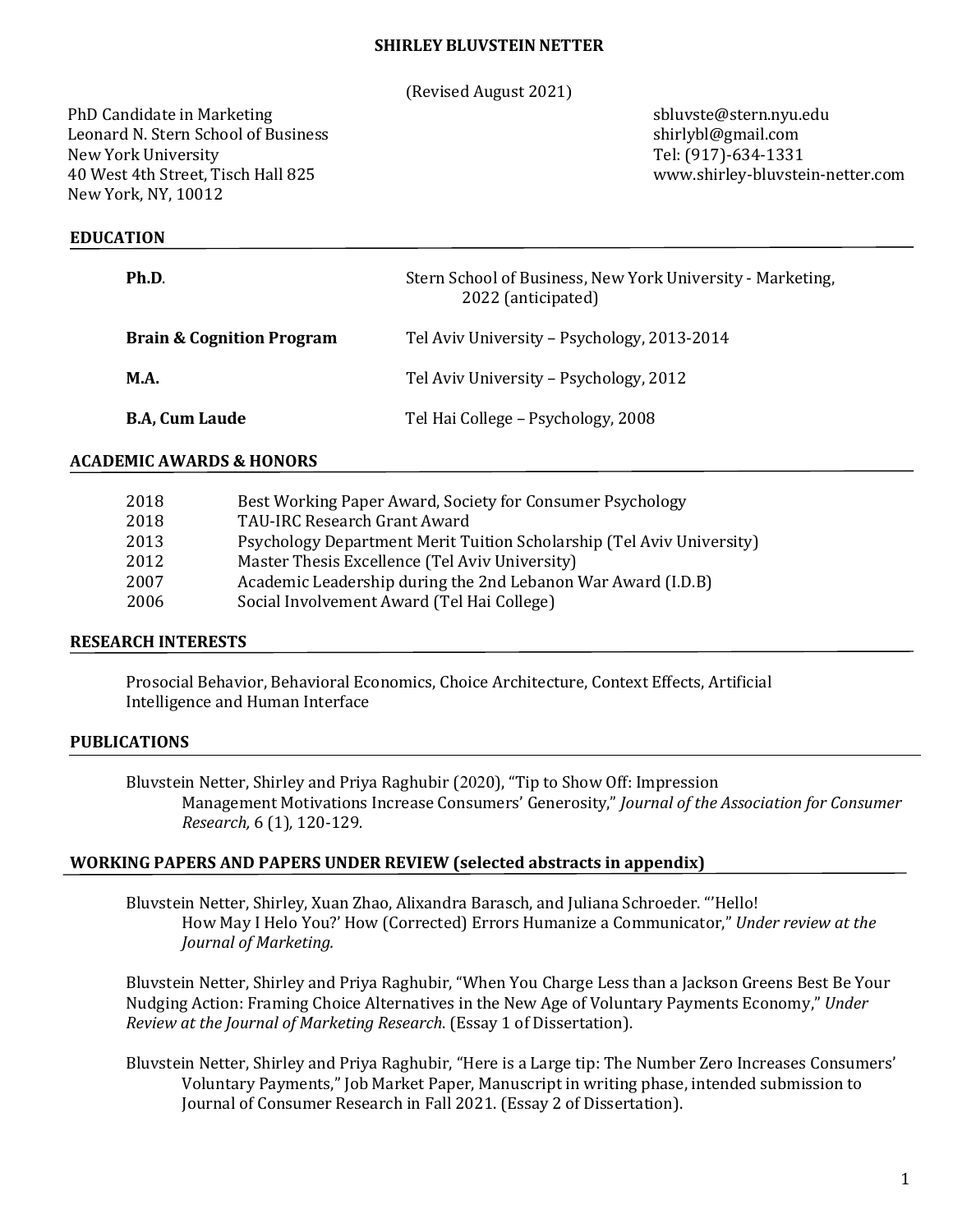Bluvstein Netter, Shirley, Dafna Goor, Alixandra Barasch, and Vicki G. Morwitz, "Using Tainted Money to Mitigate Overhead Aversion." (Essay 3 of Dissertation).

Bluvstein Netter, Shirley, Jacob Goldenberg and Moshik Miller, "The Effect of Within the Hour Time Landmarks on Consumers' Motivation, Effort, and Purchase Behavior."

Bluvstein Netter, Shirley and Yaacov Trope, "Stuck in the Out of Stock: The Effect of Construal Level on Consumers' Substitute Decisions."

# **ORGANIZED CONFERENCES & SYMPOSIA**

Bluvstein Netter, Shirley, Xuan Zhao, Alixandra Barasch and Juliana Schroeder. "'Hello! How May I Helo You?' How (Corrected) Errors Humanize a Communicator."

- *Technology, Mind & Society* Conference, Washington, DC (2019)
- *Association for Consumer Research*, Atlanta, GA (2019)

# **CONFERENCE PRESENTATIONS**

Bluvstein Netter, Shirley and Priya Raghubir (2021). "Tip to Show Off: Impression Management Motivations Increase Consumers' Generosity."

• *Journal of the Association for Consumer Research* online Webinar.

Bluvstein Netter, Shirley and Priya Raghubir. "When a Nudge Backfires: The Effect of Default Choice Alternatives on Consumers' Voluntary Payments."

- *Society for Consumer Psychology*, Huntington Beach, CA (2020)
- *ESADE Pricing Symposium*, Barcelona, Spain (2019)
- *Society for Consumer Psychology* Conference, Dallas, TX (2018) ❖ Awarded Best Working Paper
- *Society for Judgment and Decision-Making* Conference, New Orleans, LA (2018).

Bluvstein Netter, Shirley, Dafna Goor, Alixandra Barasch, and Vicki G. Morwitz. "Using Tainted Money to Mitigate Overhead Aversion."

- *Society for Consumer Psychology conference*, Huntington Beach, CA (2020)
- *Association for Consumer Research* conference, Atlanta, GA (2019)

Bluvstein Netter, Shirley, Xuan Zhao, Alixandra Barasch and Juliana Schroeder. "'Hello! How May I Helo You?' How (Corrected) Errors Humanize a Communicator."

• *Association for Consumer Research* conference, Savannah, Georgia (2019).

# **TEACHING EXPERIENCE- INSTRUCTOR**

Marketing Core (NYU) Summer 2018 (rating: 4.2 on 5) Undergraduate full term core course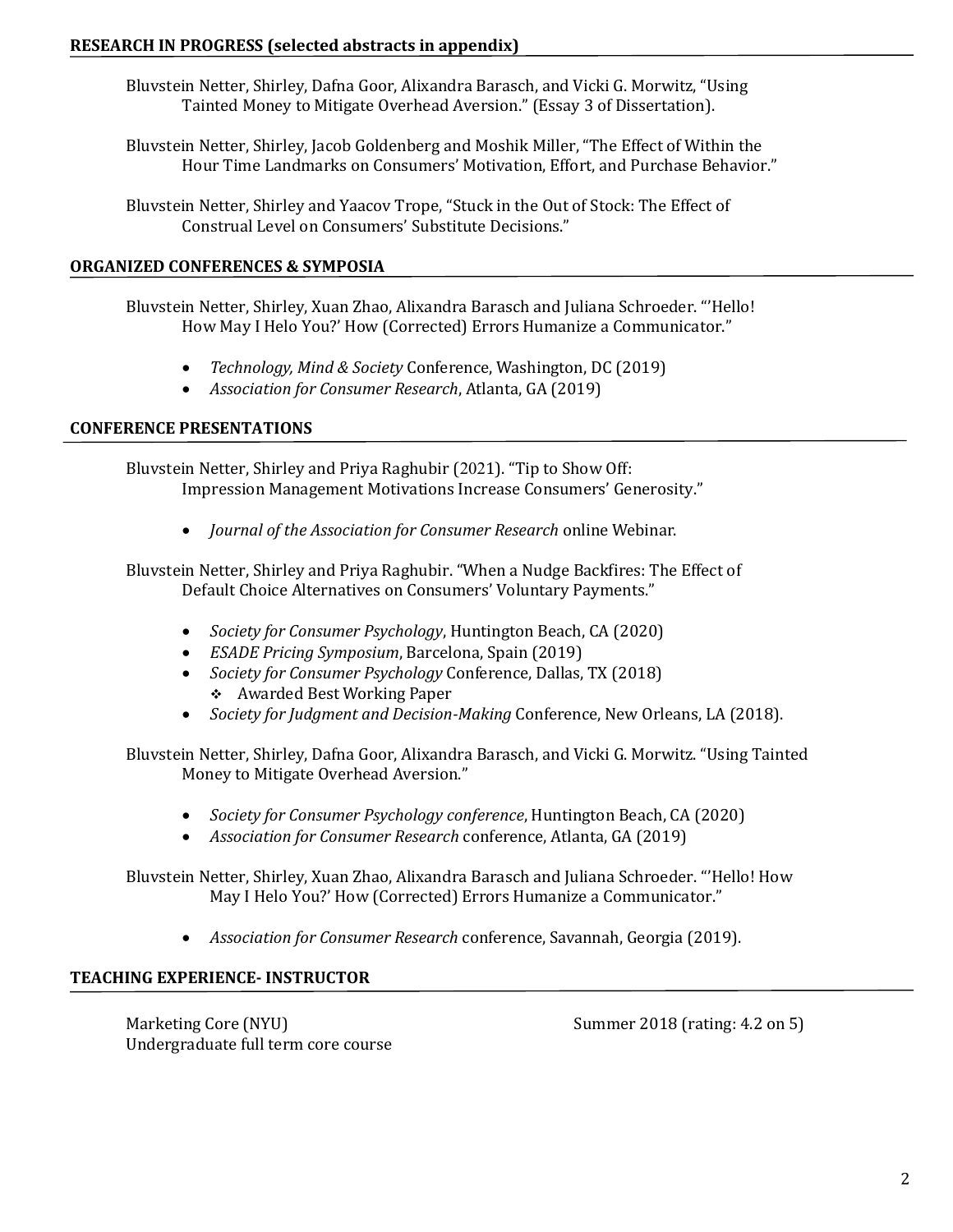Introduction to Marketing (NYU) – Spring 2017 EMBA Course

Experimental Lab (Tel Hai Collage)-<br>
Spring 2008 Undergraduate full term core course

## **TEACHING INTERESTS**

Marketing core, Consumer behavior, Digital marketing, Marketing analytics, Marketing research

## **SERVICE**

| Society for Consumer Psychology -reviewer                            | 2019      |
|----------------------------------------------------------------------|-----------|
| Journal of Consumer Research – Trainee reviewer                      | 2017      |
| Research Assistant Training Program, NYU Stern, Marketing Department | 2015-2016 |

# **DOCTORAL COURSES**

| <b>Marketing</b>                        |                                       |
|-----------------------------------------|---------------------------------------|
| Judgment & Decision-Making              | Vicki Morwitz                         |
| <b>Consumer Behavior</b>                | Andrea Bonezzi                        |
| Marketing Proseminar                    | Tom Meyvis                            |
| Diffusion Models                        | Eitan Muller                          |
| <b>Structural Models</b>                | Tülin Erdem                           |
| <b>Psychology</b>                       |                                       |
| Social Psychology of Self Control       | <b>Yaacov Trope</b>                   |
| Self-Regulation                         | Peter Gollwitzer & Gabriele Oettingen |
| <b>Methods</b>                          |                                       |
| Experimental Design & Analysis          | Tom Meyvis                            |
| <b>Research Methods</b>                 | Priya Raghubir                        |
| Regression and Multi Data Analysis      | Jeffrey Simonoff                      |
| <b>Economics</b>                        |                                       |
| Microeconomics: Theory and Applications | Luis Cabral                           |

## **WORK EXPERIENCE**

| <b>MBA Center Group, Yeda Plus, Israel</b>         |               |
|----------------------------------------------------|---------------|
| Vice President                                     | $2011 - 2014$ |
| Lotem LTD, Israel                                  |               |
| Organizational Consultant Internship               | $2009 - 2010$ |
| Leading management consulting firm                 |               |
| MarketTest, Israel                                 |               |
| <b>Project Manager and Market Analyst</b>          | 2009 - 2011   |
| Multi-discipline research and consulting firm      |               |
| Dr. Gary Trigger Institution, Israel               | $2007 - 2008$ |
| Industrial Psychology Internship                   |               |
| Tel Hai College, Israel                            | 2006 - 2007   |
| <b>Undergraduate Fellow and Research Assistant</b> |               |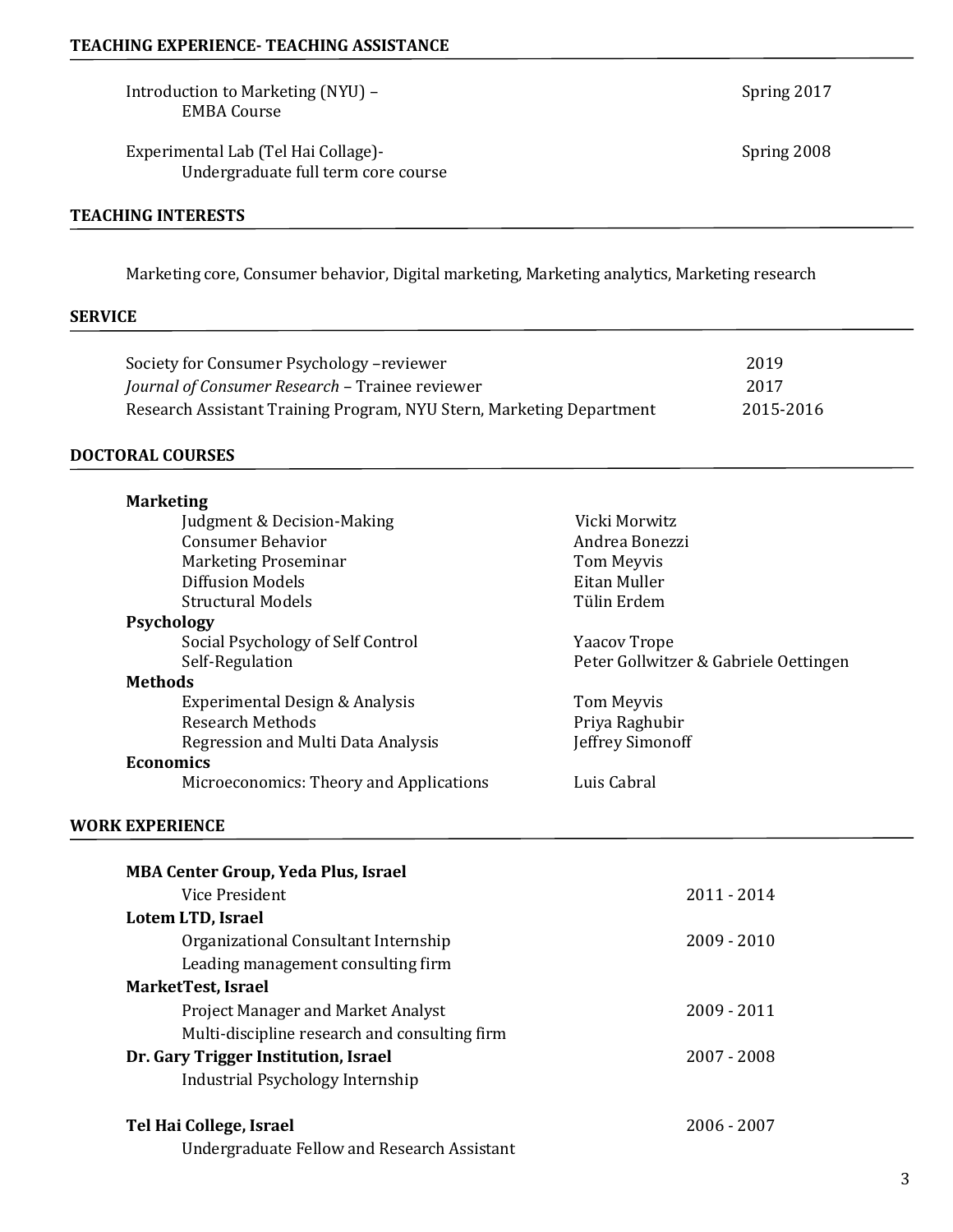| <b>Bluvstein Engineering, LTD.</b>                        | 2002-2006     |
|-----------------------------------------------------------|---------------|
| Supply Chain Manager, at engineering defense firm for the |               |
| Israeli Ministry of Defense                               |               |
| <b>Israel Defense Forces, Intelligence corps</b>          | $2000 - 2002$ |
| Data Analyst Sergeant, Special Forces                     |               |
|                                                           |               |

## **VOLUNTEER EXPERIENCE**

| Dogs in the Shade                                    | $2010 - 2014$ |
|------------------------------------------------------|---------------|
| Co-founder of nonprofit organization                 |               |
| American Jewish Joint Distribution Committee, Israel | $2007 - 2008$ |
| Social leadership course instructor                  |               |
| <b>Jewish Agency, Israel</b>                         | $2005 - 2006$ |
| Volunteer and event organizer                        |               |

#### **REFERENCES**

**Vicki G. Morwitz** (Co-Chair) **Priya Raghubir** (Co-chair) Professor of Marketing Theorem 2012 September 2014 and Professor of Marketing Columbia University **New York University**  514 Uris Hall 40 West 4th St, Tisch 806 New York, NY 10027 New York, NY 10012 (212) 854-1486 (212) 998-0727 vicki.morwitz@columbia.edu raghubir@stern.nyu.edu

Associate Professor of Marketing Professor of Marketing New York University Arison School of Busines[s IDC/](http://portal.idc.ac.il/he/schools/business/homepage/pages/homepage.aspx) 40 West 4th St, Tisch 815 Columbia University New York, NY 10012 (972) 996-02461 (212) 998-0511 jgoldenberg@idc.ac.il [abarasch@stern.nyu.edu](mailto:abarasch@stern.nyu.edu)

#### **Yaacov Trope**

Professor of Psychology New York University 40 West 4th St, Tisch 804 New York, NY 10012 (212) 998-3897 yaacov.trope@nyu.edu

Bruce Greenwald Professor of Business Dean Abraham L. Gitlow Professor of Business

#### **Alixandra Barasch Jacob Goldenberg**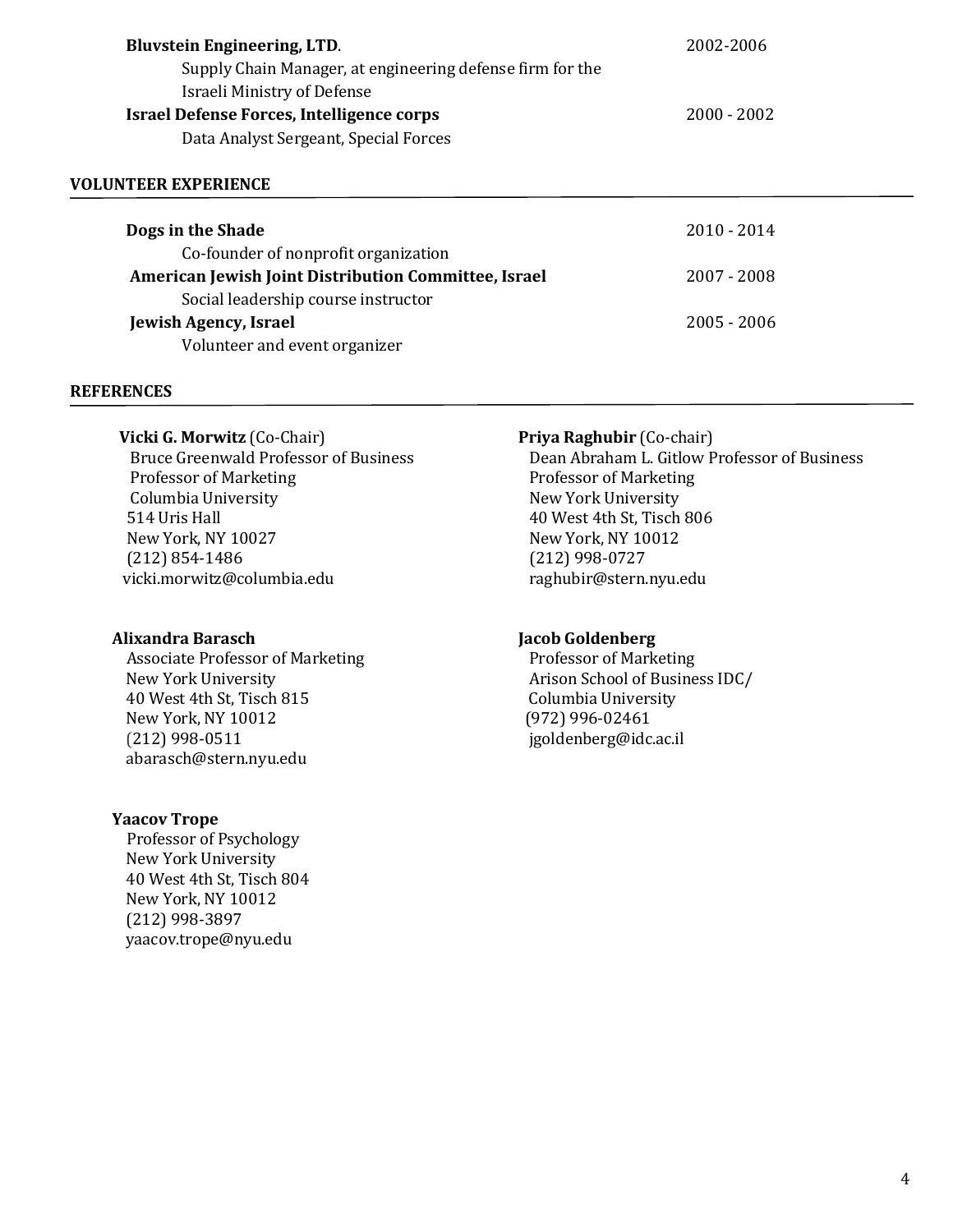## **APPENDIX**

# **DOCTORAL DISSERTATION**

**Choice Architecture and Context Effects in Voluntary Payments: Three Essays** Chair: Vicki Morwitz (Co-Chair), Priya Raghubir (Co-Chair) Committee Members: Alixandra Barasch, Jacob Goldenberg, Minah Jung, Yaacov Trope

I examine how context effects and the choice architecture of default payment options used in the marketplace affect voluntary payments such as tips and donations. In today's digital world, consumers are constantly encountering screen-based default payment collection systems. I examine the effect of these systems on consumers' tip rate as well as on the amount they choose to leave. I also examine the effect of contextual factors, such as charities' allocation decisions of funds coming from tainted sources, on consumers donation amount and overhead aversion. The findings make theoretical contributions to several streams of literature, including prosocial behavior, behavioral pricing, choice architecture, and labor economics, and have important managerial implications for both for-profit and non-profit organizations.

# **Essay 1 – When You Charge Less than a Jackson Greens Best Be Your Nudging Action: Framing Choice Alternatives in the New Age of Voluntary Payments Economy**

Modern and gig economy businesses collect voluntary contributions (i.e., tips) from consumers via screen-based payment systems (i.e., \$1, \$2, \$3; 10%, 15%, 20%). The use of these systems has been criticized by the popular media for leading consumers to leave large tips in places where they had not felt they had to in the past or when they would have tipped smaller amounts. We employ a multi-method approach, including an analysis of secondary data (N = 51,825), a field experiment (N = 1,810), and laboratory experiments (N = 2,321), and show that an absolute dollar frame leads to higher tip payments than a relative percentage frame for low bill amounts. These effects are moderated when  $(1)$  tips are presented in fractional cents (e.g., \$0.50) leading consumers to infer that it is acceptable to leave smaller dollar tip amounts and (2) tip options start at absolute high levels (e.g., \$100), as consumers face sticker shock for high tip amounts in the dollar condition. Countering conventional wisdom, we further show that open-ended formats lead to higher tip payments compared to closed-end response formats for low bill amounts. Theoretically, these results add to the behavioral pricing, consumers' prosocial behavior, and labor economics literatures. Managerially, they are relevant for the multi-billion-dollar service industry.

## **Essay 2 – "Here is a Large tip: The Number Zero Increases Consumers' Voluntary Payments"**

This work examines how the choice architecture used in tipping systems affects consumers' tipping behaviors. One field experiment and three lab experiments show that having an explicit numerical zero-tip option (0%) in the choice set, either replacing the default No-Tip option or adding it as an additional opt-out option, counterintuitively shifts consumers' choices towards higher tip options, resulting in their giving more generous tips compared to having all non-zero tip options. This effect is observed for different bill sizes and ranges of tip alternatives, as well as when the zero-tip option is compared to the smallest numerical option of a 1% tip and across different service contexts. The effect is stronger for those with self-image concerns, helping to explain why he zero option nudges consumers towards greater generosity. These results have theoretical implication for the literatures on choice architecture, prosocial behavior, and behavioral pricing. The findings also have practical implications for businesses in the service industry.

# **Essay 3 – Using Tainted Money to Mitigate Overhead Aversion**

Tainted donations have received large media coverage in the past few years as charities were forced to return money donated from sullied sources (i.e., Harvey Weinstein, the Sackler Family, those involved in the college admission bribery scandal), causing charities to face monetary challenges. Charities yet face another challenge with overhead aversion where donors avoid charities with relatively large overhead expense proportions, causing charities to not spend enough on overhead to efficiently run their organizations. This research helps address both problems as it offers a novel way to alleviate overhead aversion using tainted donations. In this research, we posit and find that donors prefer charities that allocate money received from tainted donors to overhead expenses versus program expenses. Charities that communicate this allocation strategy receive more donations and are able to overcome donor overhead aversion. This research has theoretical implications for the literature on the psychology of prosocial behavior and managerial implications for nonprofits that have found it challenging to overcome "overhead aversion."